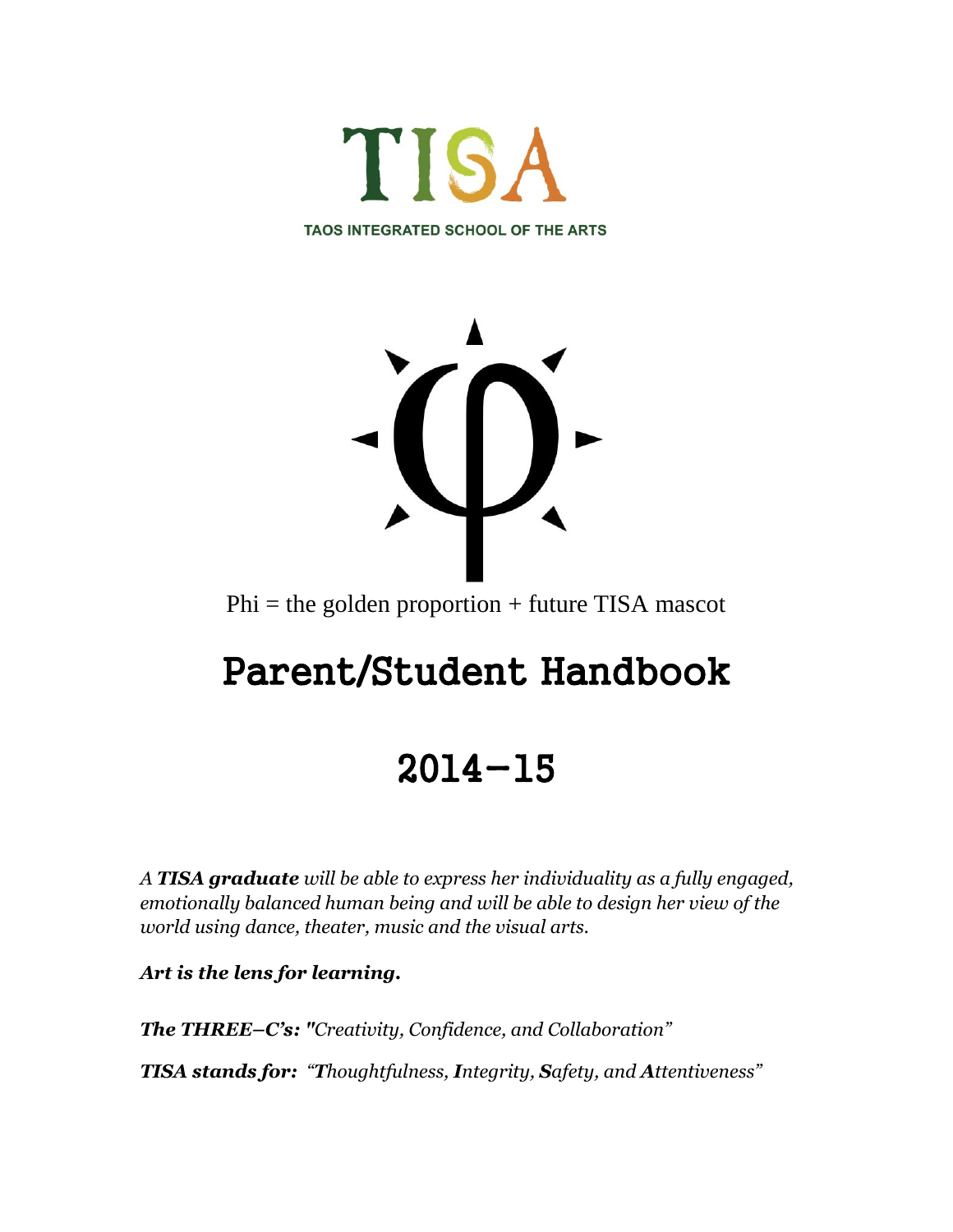## **TABLE OF CONTENTS**

| <b>TISA Mission and Goals</b>                                     | $\overline{2}$ |
|-------------------------------------------------------------------|----------------|
| <b>Staff Contact Information</b>                                  | 2              |
| <b>Curriculum Overview K-5th Grade</b>                            | 3              |
| <b>School Calendar and Daily Schedule</b>                         | 4              |
| <b>Attendance Policy</b>                                          | 5              |
| <b>Inclement Weather Procedures</b>                               | 6              |
| <b>Student Discipline</b>                                         | 6              |
| <b>Dress Code</b>                                                 | 7              |
| <b>Tobacco, Alcohol, Drug Free Campus</b>                         | 8              |
| <b>Visitors</b>                                                   | 8              |
| <b>Lunch Information</b>                                          | 8              |
| <b>Lottery, Enrollment and Admittance Policies and Procedures</b> | 8              |
| <b>Family Educational Rights and Privacy Act (FERPA)</b>          | 11             |
| <b>Parents Right to Know staff licensure information</b>          | 12             |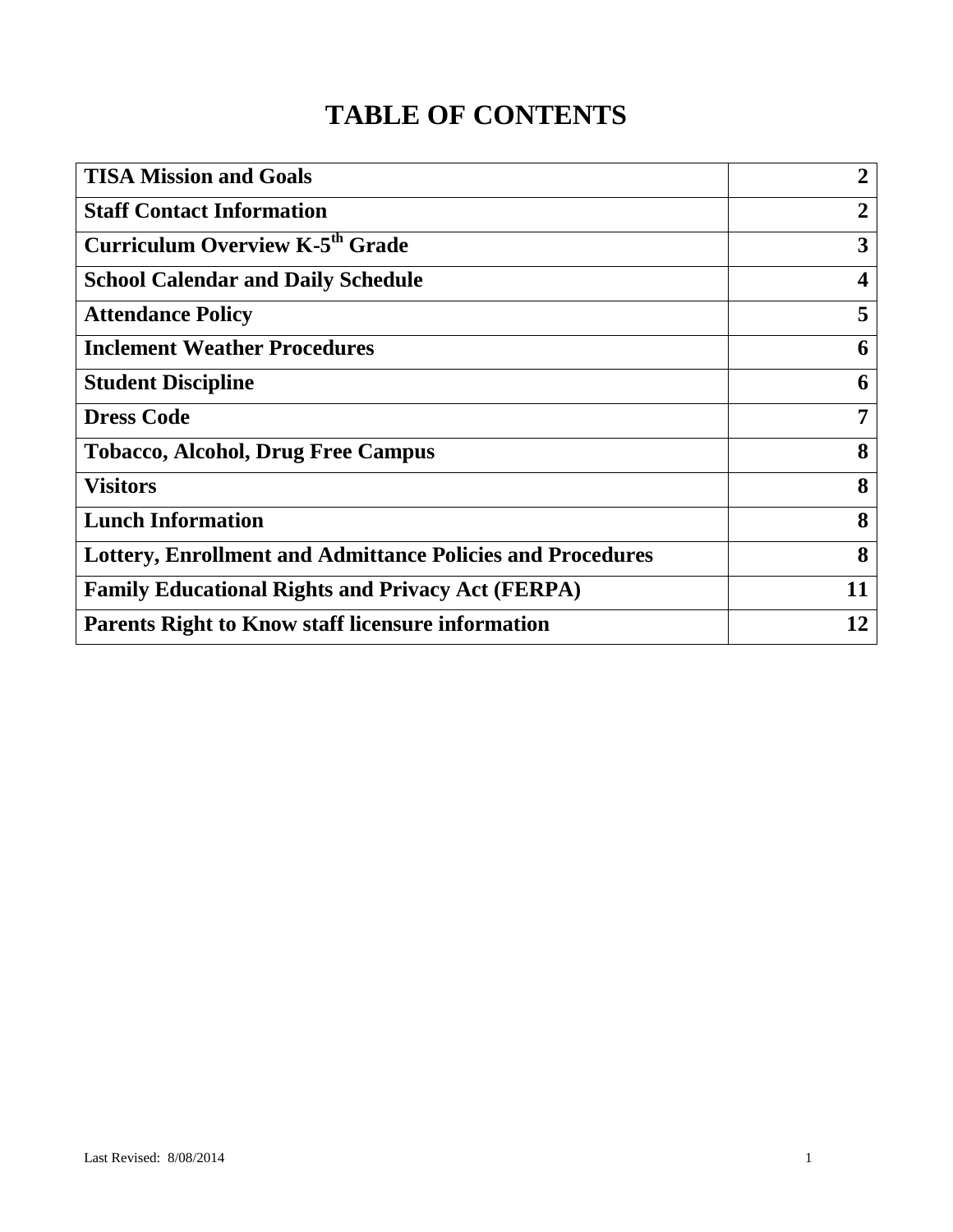## **Mission and Goals of TISA**

#### **TISA Mission Statement**

The Taos Integrated School of the Arts, in partnership with parents and community, will provide K-8 students in the Taos Municipal School District with the opportunity to reach their maximum potential through a standards-based, multicultural, thematic, and arts-integrated curriculum. Arts integration creates more meaningful learning through using the arts—visual art, drama, music, dance—as a catalyst to create broader and deeper learning experiences. Taos is a multicultural community steeped in artistic tradition. TISA is a school that provides students with a multicultural worldview while utilizing thematic units and the arts to facilitate academic learning. Our mission is to educate the whole child in order to cultivate in young people the skills, knowledge, and values they need to reach their highest potential.

#### **SMART Goals:**

#### **Academic Student Performance**:

- The combined scores of all third through eighth grade students tested will show an average of 80% proficiency in all subjects tested on the NMPAARC 2014-15.
- Student learning of the thematic, multicultural and arts- integrated curriculum will be measured using ongoing formative and summative assessments with a classroom average of 80% mastery of each unit.

#### **Organizational/Management Performance**:

- 50% of our parents will indicate a rating of 'satisfied' or higher on all questions on the parent satisfaction survey that is administered bi-annually by the school. The percentage of parents indicating such a rating will increase from 50% to 80% by the end of the 2015 school year.
- 25% of the parents will participate each school year in volunteer activities as recorded by the volunteer classroom records. By the end of the 2015 school year, this will increase to 50% participation. These volunteer activities include parent/teacher conferences, open house nights, celebrations of learning and parent committees.

#### **We will know we are achieving our mission when:**

- The students are meeting or exceeding 80% proficiency on our assessments.
- The students are meeting or exceeding 80% proficiency on the NMPAARC.
- There is 50% parent participation**.**
- 100% of the staff is participating in professional development opportunities.

## **Contact Information for Staff**

| School Phone: 758-7755                          | School Fax: 758-7766 |                        |
|-------------------------------------------------|----------------------|------------------------|
| Susan M. Germann, Director                      | 758-7755             | susang@tisataos.com    |
| Nicole Abeyta, Office Manager                   | 758-7755             | nicole@tisataos.com    |
| Jutka Furesz, Kindergarten Teacher              | 758-7755             | jutkatisa@gmail.com    |
| Tashina LaRocque, 1 <sup>st</sup> Grade Teacher | 758-7755             | tashina@tisataos.com   |
| Patsy Kinney, 2 <sup>nd</sup> Grade Teacher     | 758-7755             | patsy@tisataos.com     |
| Alexandra Collignon, 3rd Grade Teacher          | 758-7755             | alexandra@tisataos.com |
| Linda Seto, 4 <sup>th</sup> Grade Teacher       | 758-7755             | linda@tisataos.com     |
| Angela Abbate, 5 <sup>th</sup> Grade Teacher    | 758-7755             | angela@tisataos.com    |
| Naomi Cyr, 6 <sup>th</sup> Grade Teacher        | 758-7755             | naomi@tisataos.com     |
| Jamie Grefe, 7 <sup>th</sup> Grade Teacher      | 758-7755             | jamie@tisataos.com     |
| Megan Avina, 8 <sup>th</sup> Grade Teacher      | 758-7755             | megan@tisataos.com     |
| Steve Robbins, 6-8 <sup>th</sup> Math           | 758-7755             |                        |
| Wally Kuerschner-Burton, EA                     | 758-7755             |                        |
|                                                 |                      |                        |
| Ashley Grycner, Title I EA                      | 758-7755             |                        |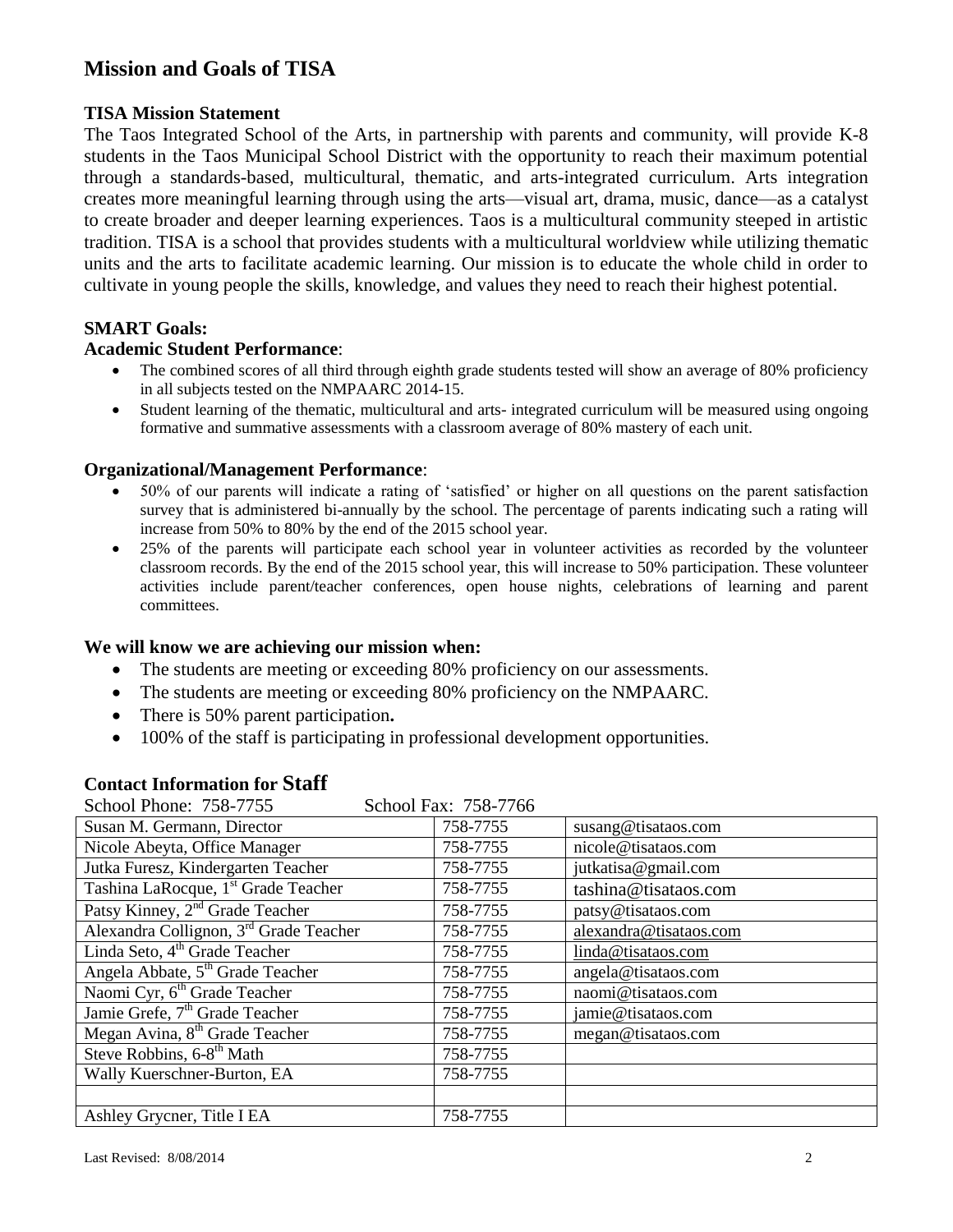## **Curriculum Overview K-8th - Essential Questions and Enduring Understandings**

TISA integrates the arts--visual arts, dance, music and theater – into the general learning process and they are interwoven throughout the lessons using a thematic, interdisciplinary, project-based approach to instruction. TISA also educates with a vision of the "TISA Graduate" in mind, and the curriculum work backwards from 8 to K using two Essential Questions – like the side-rails of a ladder – to guide a student up and through the complete experience. These Essential Questions are: "Who am I?" and "What is Design?" Students re-visit these questions in a fashion appropriate for their class and the content of the lessons. Below is an outline of the curriculum by grade level.

#### **Kindergarten**

- Oral language development through storytelling, poetry, speech practice, songs**,** phonetic studies, bookmaking.
- Math concepts using the four processes, measurement, cardinal numbers, number patterns.
- Studies of cultures through storytelling and the arts.
- Classroom community and magic, human body puppets, simple machines and the idea of *Change*.

#### **First Grade**

- Traditional folktales, review of phonetic studies, multicultural stories and traditional stories, writing practice, speech work, reading practice using literature.
- Practice of the four processes, geometry, measurement.
- Study of "family" as a basic social unit. Study of Taos as a case study for *Community*.
- Maps and world geography.
- Environmental Science (weather and air).

#### **Second Grade**

- Storytelling, Process Writing, NM folklore and tales, connection with weaving and other folk arts.
- More of the four processes, extending math skills.
- Our connections to the Earth, origins of materials, structures and life: What comes in *Layers*?
- Diversity: Why are things different, what if they were the same?

**Rites of passage:** K, 1, and 2 will share a Storytelling Festival in the Fall, and will collaborate on puppet shows and art openings on campus as well as participate in TISA events. All teachers are supported by K-5 Everyday Math and 6-8 Connected Math, Wilson Reading, and Delta/Foss Science kits.

#### **Third Grade**

- Reading practice with quality children's literature, cursive handwriting, speech practice, grammar, storytelling, phonics skills, book making.
- Further work with the four processes, measurement, geometry.
- Components of a society. What is *Home*?
- Research in current events, biographies.
- Human Habitation, Astronomy, and New Mexico History and Geography.
- Life science.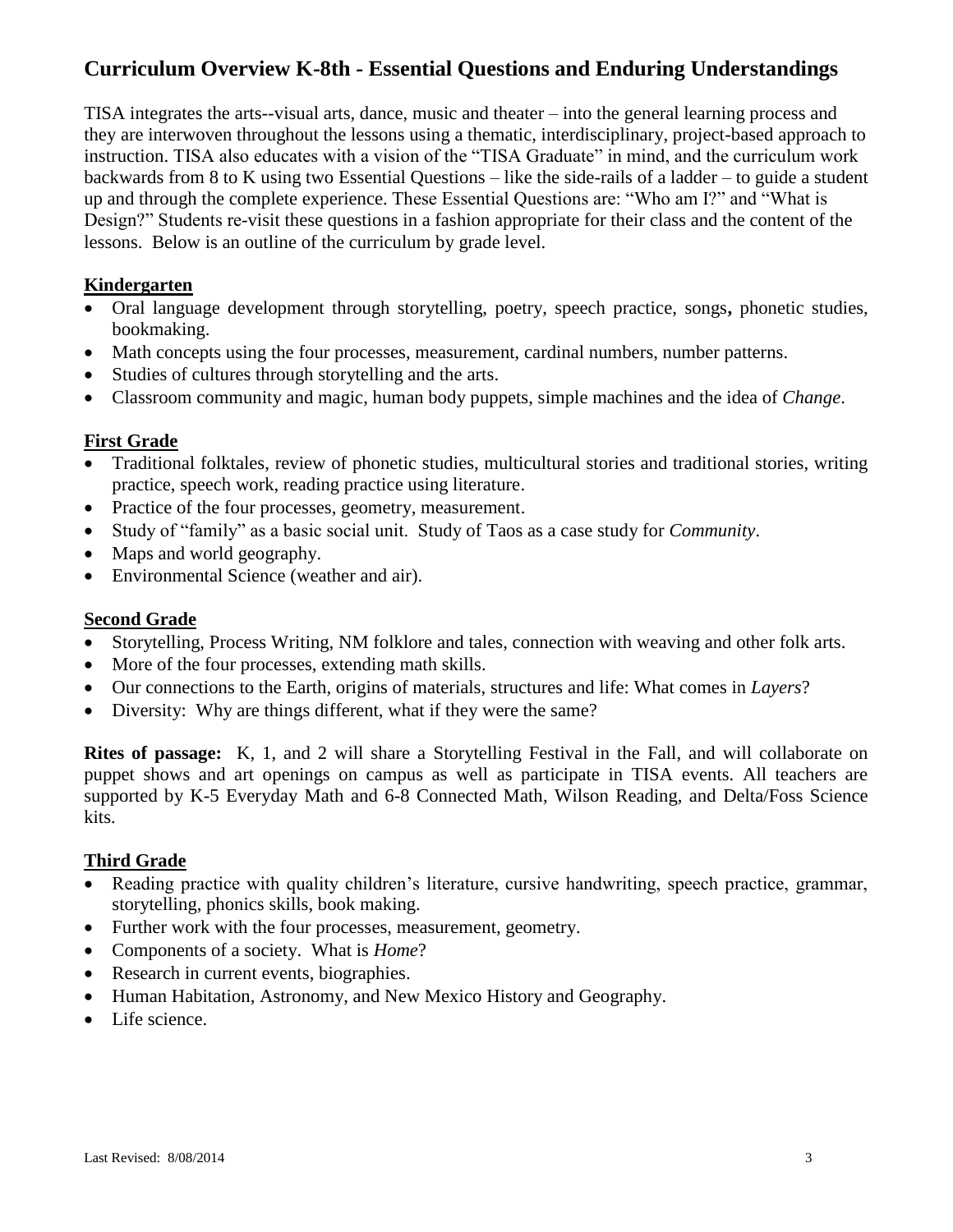### **Fourth Grade**

- Reading practice with classics from children's literature compositions, spelling and dictionary work, cursive handwriting, grammar, storytelling, oral and written reports, book making, extended writing skills.
- Math concepts such as fractions, decimals, mixed numbers multiplication, division, operations with fractions using all four processes, geometry in nature.
- *Man and Animal*, Mythology and Culture, New Mexico Geology and History.
- Relationship of animals and human beings, permanent and migrating animals.

Rites of passage: 3<sup>rd</sup> and 4<sup>th</sup> will perform full class-plays like Vacation to Mars, and Theft of Thor's Hammer. They will also learn the Maypole Dance and explore other multicultural dances as well as participate in TISA events. All teachers are supported by a K-8 Singapore Math, Wilson Reading, and Delta/Foss Science kits.

#### **Fifth Grade**

- What is Culture? Why and how a society make a person. Who am I? As in, *where do I fit in*?
- Middle Ages through the Renaissance a society based on hierarchy and awe of God and Nature
- Colonial New Mexico How and Why Europeans arrived in Taos.
- Science, Math and Cosmology, the geocentric universe, the four humors, social hierarchies.
- Architecture and structure making as metaphors in social study. How do you design a group?

#### **Sixth Grade**

- Greek mythology, birth of democracy What is the democratic idea? Where does it come from?
- Revolutions of the 18thy century, focus on the USA How is democracy reborn in America?
- Westward Expansion, tall tales, industrial revolution Where do I fit in the modern world?

#### **Seventh Grade**

- Movies! The process and logistics of film-making. How to take a role in a complex task
- Who am I in different contexts (relative to place culture and time)? *Does history repeat itself*?
- New Mexico History How does New Mexico help create who I am becoming?
- Egypt A foreign time and place, where are the hidden connections?

**Rites of passage:**  $5<sup>th</sup>$  and  $6<sup>th</sup>$  will branch out into many areas:  $5<sup>th</sup>$  participates in a stick bridge engineering challenge. 6th will present a Tall Tales festival.  $7<sup>th</sup>$  will explore film making, as well as participating in TISA events. All teachers are supported by K-5 Everyday Math, 6-8 Connected Math, Jr. Great Books and Delta/Foss Science kits

#### **Eighth Grade**

- Jr. Great Books and Discussions
- Novel Studies
- Foss Science, along with Botany, Native Plants, Native Sciences
- Connected Math, aligned with Common Core State Standards
- New Mexico History
- Write, create and perform skits

## **School Calendar and Daily Schedule**

Last Revised:  $8/08/2014$  4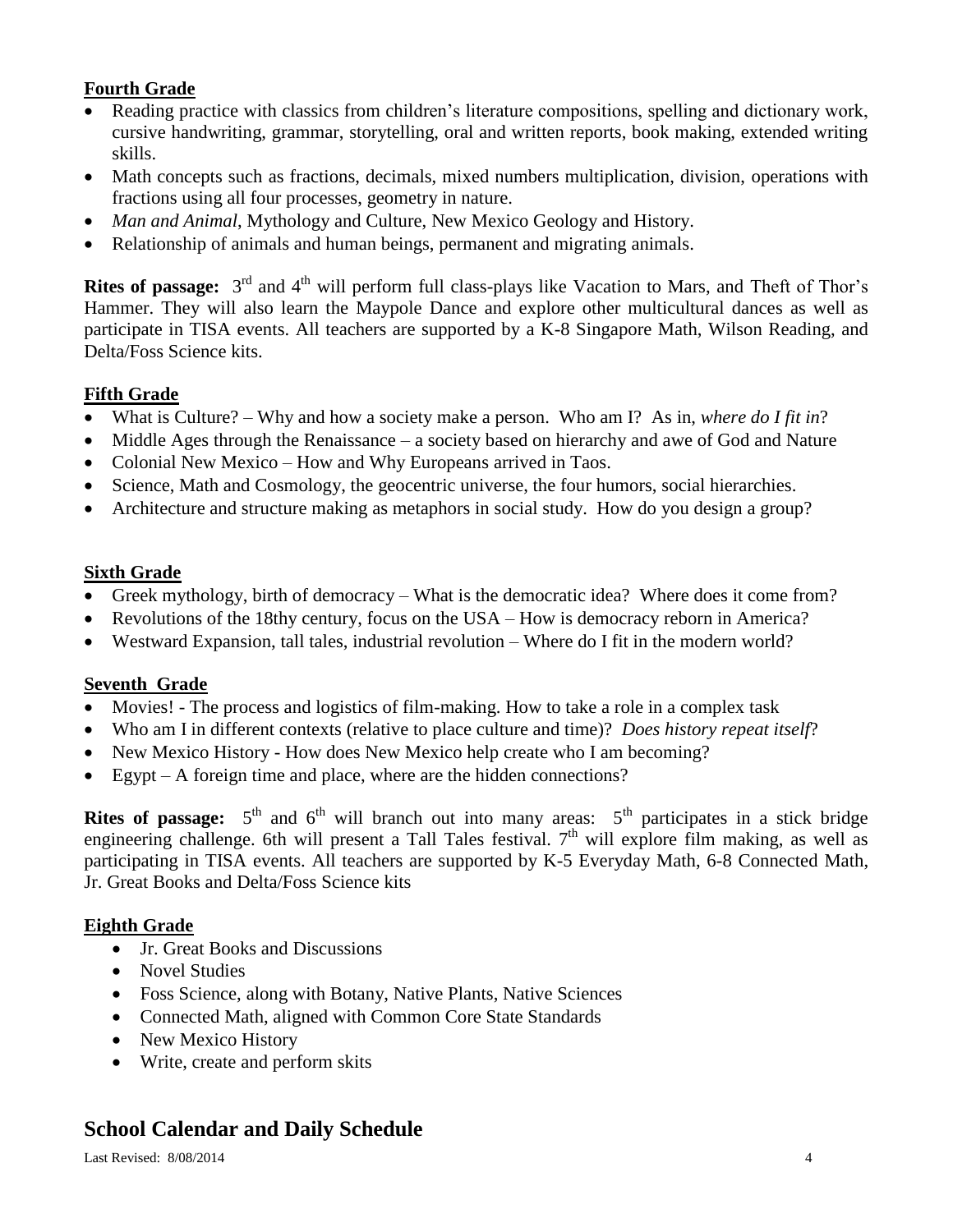#### **NOTE: There is no class instruction on Mondays. Teachers are available for IEP, SAT, and other kinds of meetings on Monday afternoons. Please schedule meetings accordingly.**

**TISA Kinder- Class begins at 8:30 and end at 3:30 at 1021 Salazar location.** Students should be at school no earlier than 8:15 and should be picked up no later than 3:40.

**TISA 1st -4 th grade: Classes begin at 8:15 and end at 3:40 at the 1021 Salazar location.** Students should be here no earlier than 8:00 and should be picked up no later than 3:55.

**TISA 5th -6th Grades at 123 Manzanares: Classes begin at 8:00 and end at 3:50**. Students should be here no earlier than 7:50 and should be picked up no later than 4:15.

## **TISA 7th -8 th Grades at 123 Manzanares: Classes begin at 8:00 and end at 4:05.**

Students should be here no earlier than 7:50 and should be picked up no later than 4:10. **Pick Up and Drop Off:** There is no parking in the pickup/drop off areas of the school from 15 minutes before to 15 minutes after the beginning and end times at each campus. Traffic will be asked to keep moving during those times. Please park and walk if you intend on staying during this time.

The TISA YEARLY CALENDAR will be available each year with this document.

## **Attendance policy – You will be given a copy at the first Parent/Student/Teacher Conference on August 14 or 15, 2014.**

Regular daily attendance is vital to the learning process and social dynamic of a TISA classroom. The days, weeks, and months unfold in an intentionally rhythmic sequence that supports the overall curricular goals. Therefore, it is important that a child be on time and present each day.

10 consecutive absences may cause a student to forfeit your lottery position. Notify TISA of your situation.

#### *Tardiness*

For K-4<sup>th</sup> grade, each school day begins at 8:15 AM and for  $5^{th}$  -  $8^{th}$  grade the school day begins at 8:00 AM. The opening of each school day draws the teacher and children together preparing them for the focus needed to accomplish the day's work. It is essential for the well-being of the children and their classes that they arrive on time, have time to greet friends, help prepare the room for the day and settle into the daily rhythm.

#### **Therefore, please ensure that your child is on time to school each day.**

Tardy students are late 10 minutes after classes begin. Parents must get a tardy slip at the office (Nicole at Manzanares). Teachers will not admit a tardy student without a slip.

#### *Absence for Part of a Day*

Please sign your child out at the office if you must take your child out for part of the day. When the child returns to school, please sign in at the school office and get an admit slip before returning your child to class.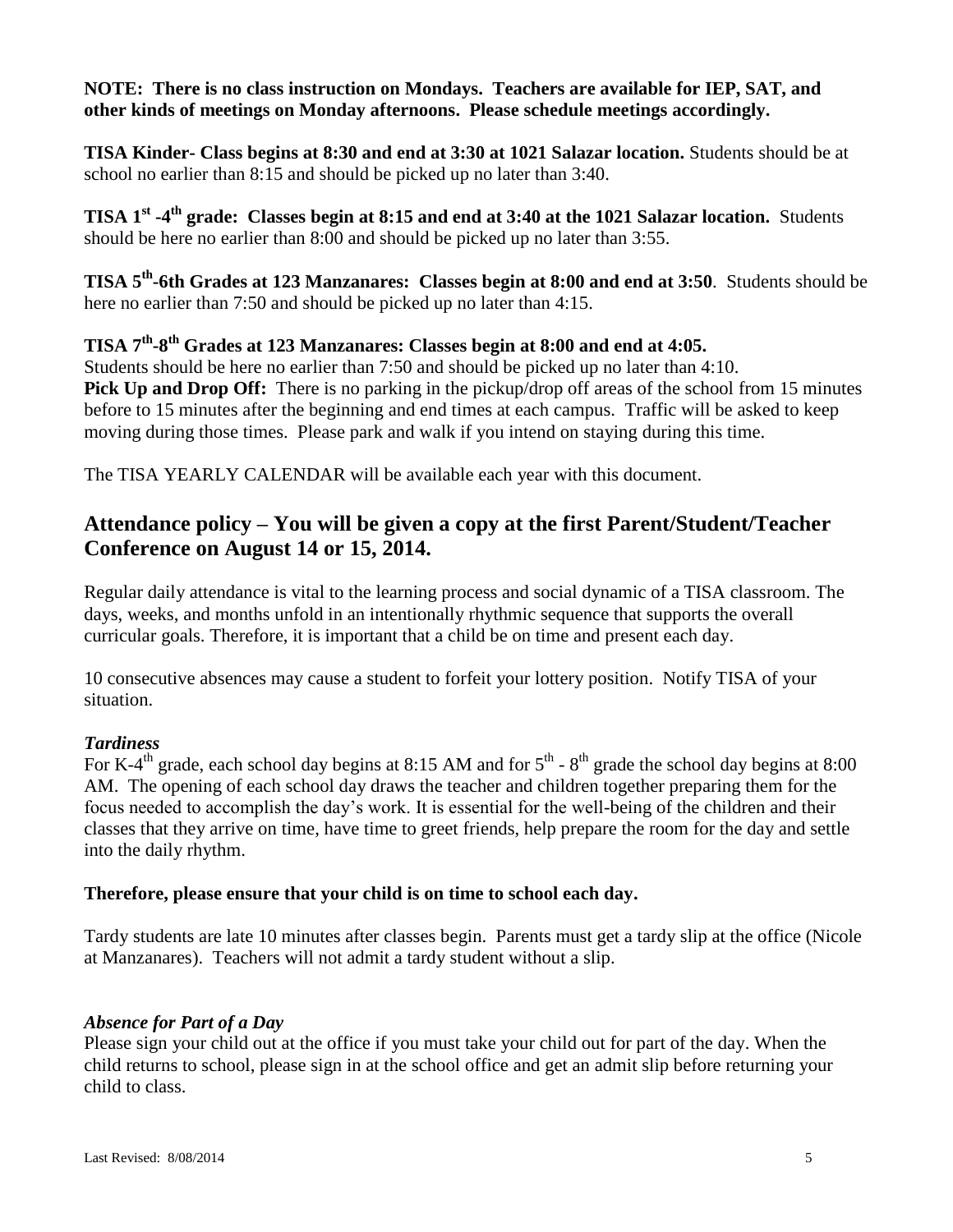#### *Appointments and Family Vacations*

Please try to schedule appointments for your child outside of school hours. Remember that the students are not in school on Mondays. If appointments must be made during school hours, please notify the teacher and office ahead of time. Family vacations should be planned to coincide with school vacation times as noted on the school calendar. However, if a family emergency requires the child to be absent, please contact BOTH class TEACHER and OFFICE with as much advanced notice as possible.

#### *Illness during the School Day*

A child who becomes ill or is injured during the school day will be sent to the office. The parents/guardians will be notified if it is necessary to send the child home.

## **Inclement Weather Procedures**

TISA will follow the Taos Municipal Schools with respect to snow days and delay days. Listen to KTAO for information regarding snow days and delay days.

## **Student Discipline – You will be given a copy of the TISA Discipline Policy at your first Parent/Student/Teacher Conference on August 14 or 15, 2014.**

## **Dress Code**

TISA recognizes that all students have an intrinsic worth based upon who they are and not what they wear. The school expects students to maintain a neat and well-groomed appearance and to dress in the TISA spirit. Decisions regarding the dress code will be referred to the class teachers and/or the Director.

#### **Guidelines for the dress code are listed below:**

- Clothing must be appropriate for the weather conditions and the tasks of school.
- Items to be worn outdoors (sunglasses, hats) generally are not to be worn indoors.
- Shoes suitable for running should be worn at all times. Platform sandals, flipflops, high-heels and jellies pose a safety hazard and should not be worn to school.
- Clothing and accessories should not be distracting, degrading, damaging, or threatening.
- Attire may not present a health or safety hazard, or be disruptive to the instructional program.

#### **Consequences for being out of dress code include:**

- Discussion: this is a very interesting exercise contrasting self-expression and common good.
- Set class-wide interpretations of this policy and post them. What is negotiable? What isn't?
- Cover clothing with another article of clothing (i.e. an X-large T-Shirt).
- Remove article of clothing and replace with another.
- Parents may be called to bring appropriate clothing.

## **Tobacco, Alcohol, Drug Free Campus**

TISA is a tobacco, alcohol and drug free campus. As such no one is allowed to be in possession of or partaking of any of these substances.

#### **Visitors**

Last Revised:  $8/08/2014$  6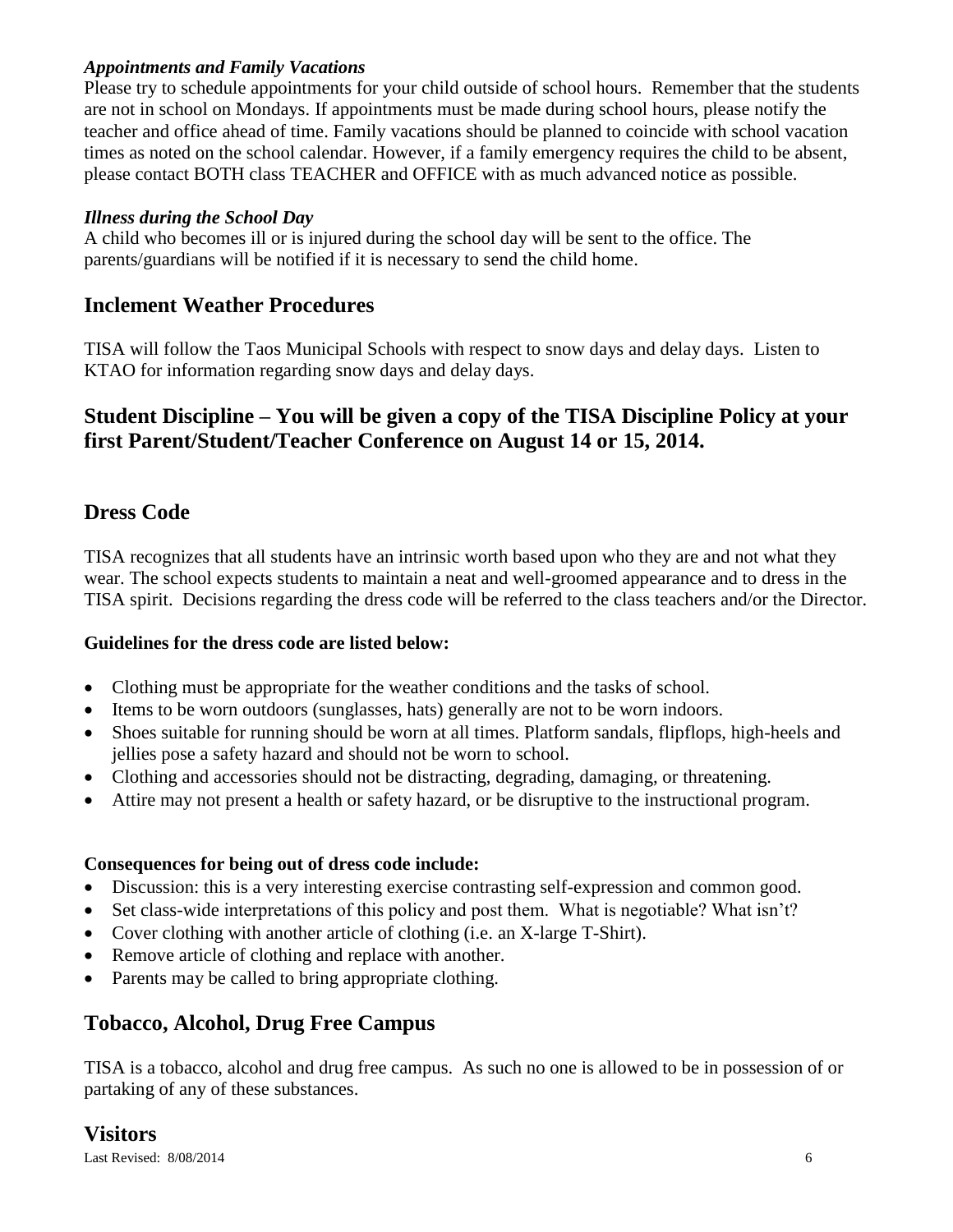**All Visitors, including parents that are visiting during the school day, must check in with the office upon arrival at the school. Visitors will sign in and be given a visitor badge. Before leaving the school, visitors will check out with the office and return the visitor's badge.** 

**The Salazar campus will remain locked from 8:15 a.m. until 3:15 p.m. If you need to see a teacher or take a child early, you will have to check in with Nicole at Manzanares and she will let the teacher know.**

## **Lunch information**

At the present time, TISA does not offer a lunch program. Parents should pack healthy snacks and a lunch for their students. A water bottle is highly recommended.

When students with allergies that require medical restrictions are attending, parents of that class will be notified about special instructions which serve to ensure health and safety on campus regarding foods.

## **Lottery, Enrollment and Admittance Policies and Procedures**

#### **Enrollment Policy:**

In accordance with the Charter School Act, any student, regardless of where he/she resides in New Mexico, may attend Taos Integrated School of the Arts ("TISA"). Taos Integrated School of the Arts' enrollment policies prohibit discrimination on the basis of disability, race, creed, color, gender, national origin, religion, or need for special education services.

As per NMSA Section 22-8B-4.1 NMSA 1978, enrollment at TISA will be governed by the following rules:

Beginning in 2011-2012 TISA shall give enrollment preference to:

- 1. Students who have been admitted to the charter school through an appropriate admission process and remain in attendance through subsequent grades; and
- 2. Siblings of students already attending the same charter school.

## **Enrollment Procedures/Application:**

If a parent or guardian (collectively referred to as "Parent") wants to enroll his/her student at TISA, the parent must submit an enrollment application for each student during TISA's enrollment period. A complete and timely enrollment application is required to ensure that the student will be included in any lottery that must take place when the number of students wanting to enroll exceeds the number of seats available at the school. If the number of students in a particular grade level wanting to enroll during the enrollment period does not exceed the number of seats available in that grade level, a lottery is not required, and students shall be enrolled on a first-come, first-served basis.

The enrollment application form will be posted on TISA's website only for the time the enrollment period is open. Parents must fill out the enrollment application and mail or deliver it to the school. Upon receiving the enrollment application, a TISA representative will assign a number (see description below) to the application that will be used for enrollment and/or lottery purposes. The application deadline will be set and approved by the Governing Council, as will the date of the lottery. To receive help with the enrollment application process, please contact the school office.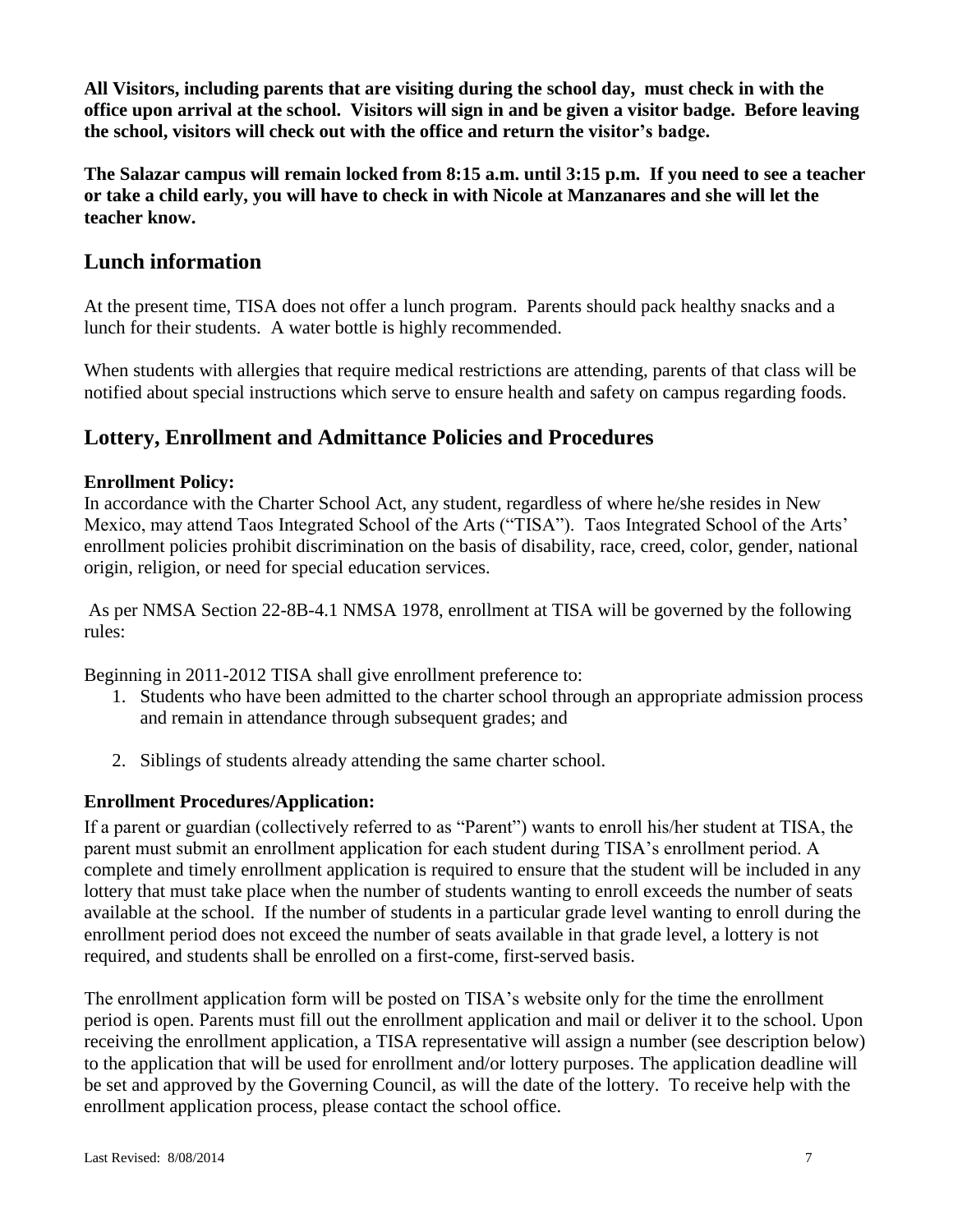#### **Lottery Procedures:**

All student applications are entered into a computerized program. On the day of the lottery drawing, the office manager and the director activate the program, which randomly assigns a number, beginning with one, to each application. The available slots for each grade level are then filled beginning with the number one. The remaining applications go onto a waiting list and as positions become available, the office administrator will contact the parent.

A student may apply for one slot only. Students who submit multiple applications to apply for more than one slot will be removed from the lottery. A student must apply using his/her legal name. Using an alias could result in a student's disqualification from the lottery or disenrollment at a later date.

#### **Waiting List Procedures:**

Taos Integrated School of the Arts will open and advertise the enrollment and lottery each year in the spring for a limited period. If a waiting list is generated from the lottery draw, these students will remain on the waiting list until the end of the current school year. Students wishing to enroll in TISA after the enrollment period will be added to the end of the existing waiting list.

#### **Waiting lists do not transfer from year to year. TISA will not maintain a waiting list for students who wish to be admitted in future years.**

- Students who are not initially selected for enrollment will be placed on the TISA waiting list according to grade.
- Separate waiting lists will be maintained for each grade.
- All children who apply for enrollment after the enrollment period will be added to the waiting list in the order in which their applications were received.
- If an applicant from the waiting list is offered a position and does not accept the position offered within the period required for acceptance, they will be dropped from the waiting list and the slot offered to the next applicant on the waiting list.

## **Confirmation of Acceptance**

- Students must confirm, *in writing,* their acceptance of their admission by the date indicated on their notification of admission.
- Students who do not properly confirm their acceptance by the date and time indicated will be dropped from the admission list and the slot offered to the next applicant on the waiting list.
- Parents or guardians of the applicant are responsible for maintaining current information on the enrollment application and must notify TISA, in writing, of any change of address, telephone number, or other information necessary for TISA to contact the applicant. TISA is not responsible for maintaining any contact information.
- If the school cannot contact an applicant to confirm acceptance or notify they are to be moved from the waiting list to the admission list, then the applicant will be dropped from the admissions list or waiting list.

#### **Number of Students**

- The TISA Governing Council determines the number of students in each class or grade.
- The number of students per class shall not exceed 20.
- The minimum number of students shall be determined, after enrollment, by the TISA Governing Council.
- A grade may have more than one class if the TISA Governing council determines the minimum number of students is not met in any other grade.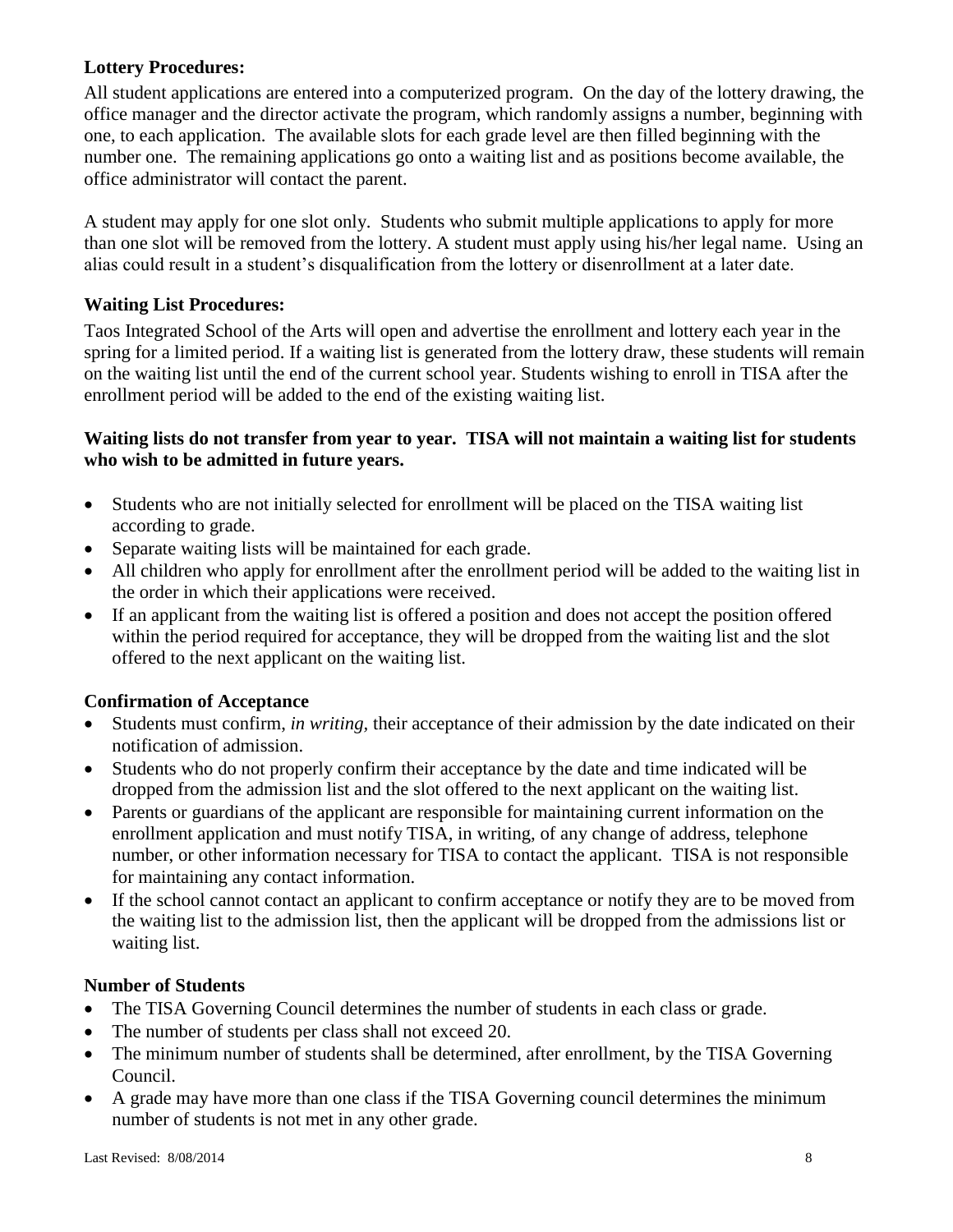• The TISA Governing Council, in accordance with the terms of their charter, shall determine total enrollment of the TISA.

#### **Enrollment Policy**

- The parent or legal guardian of the child or children who are applying for enrollment must make all applications for enrollment.
- Applications will be accepted for one grade only per child.
- Kindergartners must be five years old on or before September 1 of the current school year.
- Applications received after the enrollment deadline will be placed on the waiting list in the order in which they are received.
- If a parent enrolls his/her child after the first week of school, a meeting must be arranged with the Director prior to the student attending classes.

#### Information Required

Upon acceptance of enrollment, the parent or guardian will be required to provide the following information prior to admission:

- 1. Original birth certificate, legal copy of birth certificate, or other legal proof of birth.
- 2. Current immunization/or Certificate of Religious/Conscientious Objection to Immunization and other health records.

 **Note: No child will be admitted without current immunization records and legal proof of birth.**

- 3. Information release form authorizing TISA to share or request any and all records, information, or data determined by TISA to be relevant to the student's attendance at TISA.
- 4. Individual Education Plan (IEP) or other specialized education requirements.
- 5. Completed Home Language Survey.

## **Family Educational Rights and Privacy Act (FERPA)**

FERPA is a Federal law that governs the maintenance of student education records. Under that law, parents of students or students who are at least 18 years of age ("eligible students") have both the right to inspect education records kept by the school about the student and the right to correct inaccuracies in the record. Access to these records by persons other than the parents or the student is limited and generally requires prior consent by the parent or the student. The school has adopted a written policy governing all the rights of parents and students under FERPA.

The TISA Governing Council hereby gives its annual public notice to all parents and eligible students that:

- TISA maintains the following education records directly related to students and subject to the limitations on disclosure provided in FERPA: Academic records, personal information records, disciplinary records, attendance records, health records, progress reports, and standardized testing records.
- Access to education records is limited to: parents of students under 18 and parents of students over 18, if such student is dependent as defined in the Internal Revenue Code, the student, officials of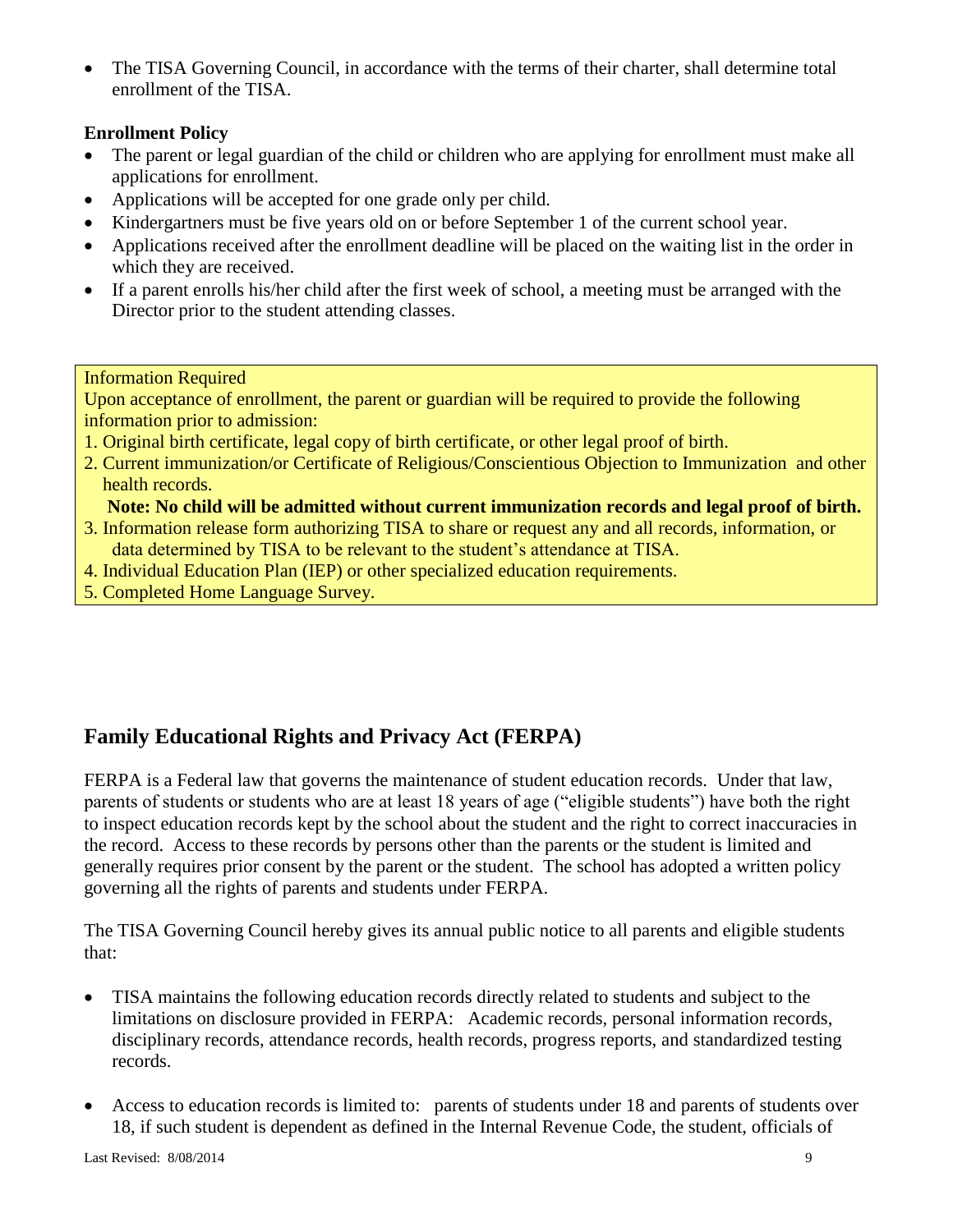TISA who have a legitimate education interest, federal, state, and local officials to whom information is required to be reported, certain test organization, accrediting organizations, appropriate persons in connection with an emergency, pursuant to subpoena or court order, to any person, with the written consent of the parent or eligible student.

- TISA policy requires that education records be kept to an essential or relevant minimum. Records are reviewed at the end of each school year and non-essential and irrelevant material is deleted.
- TISA policy limits the right of access to education records to the persons and circumstances indicated in the second paragraph above. TISA requires that copies be made available to persons entitled to receive copies. TISA policy provides that explanations and interpretations of records are available upon reasonable advance notice. Some records, such as standardized test scores and other material of a technical nature, may only be reviewed with a person qualified to interpret and explain such material and records. TISA policy provides the right to request in writing an amendment of the student's educational records that the parent or eligible student believes are inaccurate or misleading. If records contain information on more than one student, the right to inspect relates only to that portion of the records concerning the particular student in question.
- FERPA classifies certain types of information that generally would not be considered to be an invasion of privacy or harmful if released as "student directory information." Unless the parent or eligible student objects in writing as described below, school officials may release directory information, as defined under TISA policy, to any person, including but not limited to marketers, colleges, and the media, without the consent of the parents or the eligible student. Parents/students who object to the release of any or all of this information without consent must notify, in writing, to the director within fifteen (15) days following the date of the publication of this notice (or the enrollment of the student, if after the beginning of the school year). The objection must state what information the parent or student does not wish released. A form for filing an objection is available at the TISA office. In the absence of timely notice objecting to its release, the listed information will be classified as directory information until the beginning of the next school year. "Directory information" as defined includes: the student's name; grade in school; name of school; eligibility and participation in officially recognized activities, including but not limited to fine arts exhibits, performing arts programs, other performances, graduation programs and sports events; weight and height of members of athletic teams; honors and awards received; yearbooks; and identification in visual media, including photographs, videotapes and video images, depicting school programs or activities.
- Questions regarding education records shall be directed to the school's director, the custodian of records. Complaints about the failure of TISA to comply with FERPA may be made in writing, to FERPA Office, Department of Health and Human Services, 330 Independence Avenue SW, Washington, DC 20201.

#### **PARENT NOTIFICATION (in accordance with the No Child Left Behind Act, Title I, Part A, Section 1111 and New Mexico Public School Code 22-10A-16) Parents' Right To Know**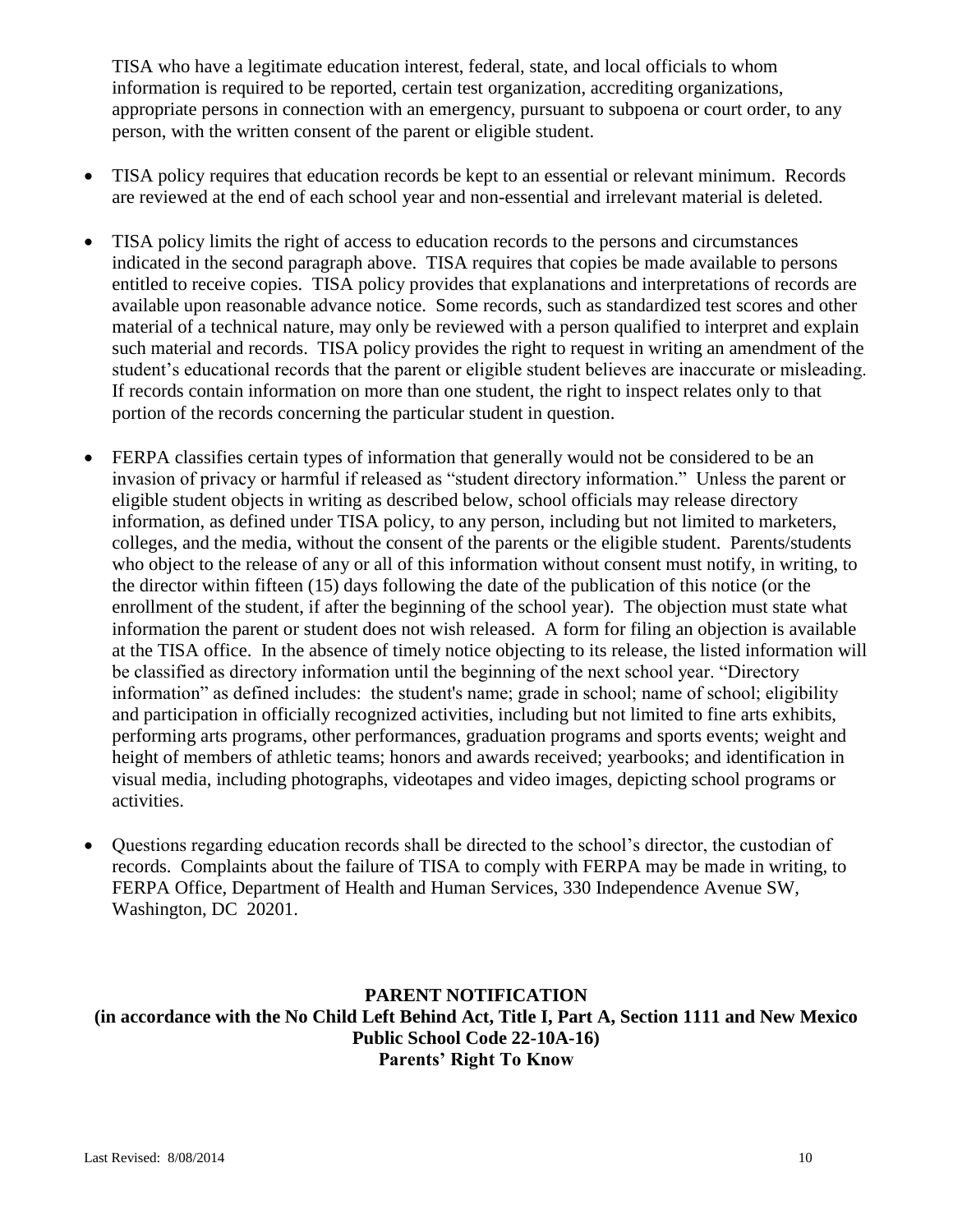#### Dear Parent:

The federal, No Child Left Behind, and the state, Public School Code permits you as a parent, the right to request information about the licensure and other qualifications, teaching assignment, and training of your child's teacher, instructional support providers, including paraprofessionals, and school principal who may work with your child.

If you are interested in requesting this information, please contact:

Nicole Abeyta at 575-758-7755

Sincerely,

Susan M. Germann, Director TISA